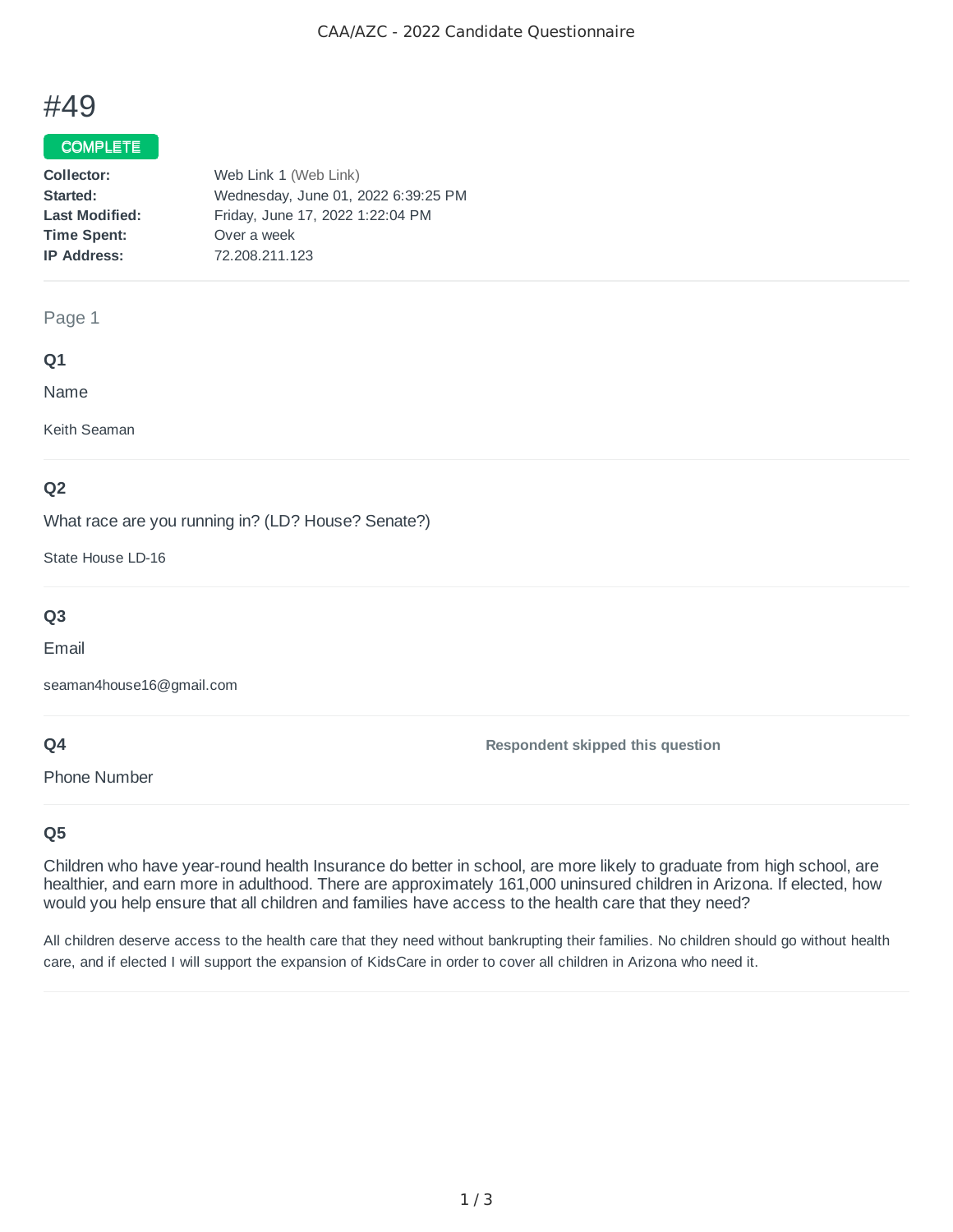## **Q6**

We know that a child's earliest years, birth to age 8, are the most important for the development of their brains. Highquality early childhood experiences can enhance that development. How can the state take a role in helping parents give their children the best start in life?

The state can take a role in helping parents in several ways. First, with the expansion of accessible health care for families and children. Additionally, the state should offer fully funded preschool to support children's developmental needs while providing the family with childcare.

## **Q7**

Many families in Arizona are struggling. Housing is becoming increasingly unaffordable, nearly one in four children live in poverty, and resources that used to be available to help families are no longer there. Research shows that when access to safety net resources are low, foster care populations are high. What is your plan to help children and families get the resources and services they need to keep them out of the child welfare system?

Arizona families need real investment from the legislature in order to increase access to the resources and services that they need. No parent should struggle to feed their children and the legislature must protect and increase access to SNAP benefits. I believe that lowering prescription drug costs and increasing access to affordable healthcare for families who need it. Additionally, I believe in increasing the amount of paid family leave available so that parents have an opportunity to adequately care for and bond with their newborn children.

## **Q8**

Arizona has been among the bottom states in per pupil K-12 funding for the past decade which has resulted in severe challenges including teacher shortages, crowded classrooms, and insufficient student support services. How will you ensure that students in every neighborhood have access to quality, well-funded education in Arizona

I have lived experience in education from all standpoints; as a parent, teacher, administrator, and school board member. I have seen first hand how schools have been defunded, teachers' class sizes have been doubled, and students are used as pawns in political games. When elected, I will vote to increase funding for public schools. We need to attract the best and brightest teachers so our students can remain competitive on a national and international level.

## **Q9**

Arizona's elected leaders have created a tax code that is upside down and regressive– meaning that those with low incomes pay a much higher share of their income in taxes compared to Arizona's highest income earners. If elected, what will you do to make sure that wealthy and corporations pay their share of taxes?

I believe that everyone should pay their fair share of taxes and no more. If elected, I will work to decrease tax breaks and loopholes for corporations, especially those that encourage corporations to send work overseas. I will support taxes that do not place an undue burden on Arizona families and small businesses.